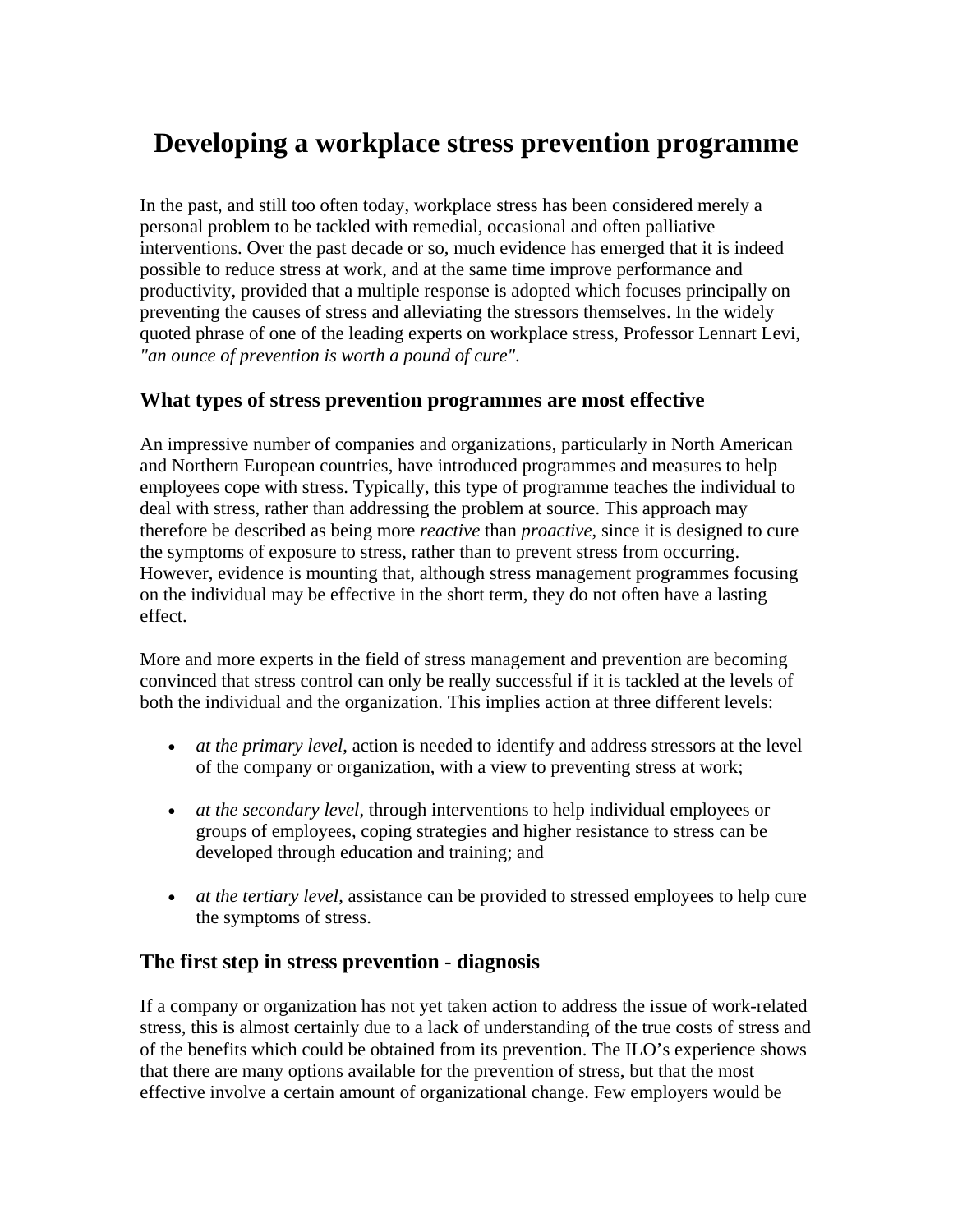prepared to commit themselves to such a programme without being convinced of its necessity and having a means of evaluating its effectiveness.

One of the first steps when considering the development of a programme for the prevention of work-related stress is therefore an assessment or diagnosis of the incidence of stresss, its effects and costs. This is often carried out through a stress audit. The application of stress audits to various occupational sectors is covered in the ILO's manuals on the prevention of work-related stress (see the sections on [air traffic](http://www.ilo.org/public/english/protection/safework/stress/trafctr.htm)  [controllers](http://www.ilo.org/public/english/protection/safework/stress/trafctr.htm), [assembly line workers,](http://www.ilo.org/public/english/protection/safework/stress/assemblr.htm) [bus drivers,](http://www.ilo.org/public/english/protection/safework/stress/busdrver.htm) [workers in the offshore oil and gas](http://www.ilo.org/public/english/protection/safework/stress/oilgasw.htm)  [industry](http://www.ilo.org/public/english/protection/safework/stress/oilgasw.htm) and [nursing\)](http://www.ilo.org/public/english/protection/safework/stress/nursing.htm).

A good review of the process of carrying out a stress audit, with an analysis of various options at different stages of the process, is also contained in the recent publication by Valerie Sutherland and Cary Cooper (*Strategic stress management: An organizational approach*, Macmillan Business, Basingstoke, 2000).

Each stress audit needs to be carefully adapted to the situation in the individual company or organization, and its various branches or departments. It may be a relatively formal process, or alternatively can be more informal and smaller in scale. In all cases, care should be taken in establishing the aims and objectives of the audit and in identifying a survey sample which is representative of the workforce and sufficiently large to make the survey findings meaningful. After the results of the audit have been analysed, it is very important to ensure that its results are made known to those who have taken part in the survey, as well as the workforce as a whole.

Raising awareness of the occurrence and effects of work-related stress by means of a thorough analysis of the work environment provides a sound basis for deciding upon the most effective types of preventive action to be taken, as well as for convincing all those concerned of the need for such action.

## **Options for a programme for the prevention of work-related stress**

A broad range of options are available for the prevention and management of workrelated stress. Stress is a complex problem and there is no set solution, or magic recipe. Most effective programmes include both preventive and curative approaches.

The ILO's manuals on stress prevention in various occupations and sectors contain many examples of the measures which have been take to reduce stress in the work environment ([air traffic controllers](http://www.ilo.org/public/english/protection/safework/stress/trafctr.htm), [assembly line workers,](http://www.ilo.org/public/english/protection/safework/stress/assemblr.htm) [bus drivers,](http://www.ilo.org/public/english/protection/safework/stress/busdrver.htm) [workers in the offshore oil and](http://www.ilo.org/public/english/protection/safework/stress/oilgasw.htm)  [gas industry](http://www.ilo.org/public/english/protection/safework/stress/oilgasw.htm) and [nursing\)](http://www.ilo.org/public/english/protection/safework/stress/nursing.htm). The 19 case studies in the [Conditions of work digest:](http://www.ilo.org/public/english/protection/safework/stress/digest.htm)  [Preventing stress at work](http://www.ilo.org/public/english/protection/safework/stress/digest.htm) are also good sources of applied knowledge in this respect.

Increasingly governments, and specifically the national authorities responsible for occupational health and safety, are endeavouring to raise awareness of the effects and costs of work-related stress and to provide guidance and, in certain cases, a legislative framework for its prevention. For information on a national initiative and the action taken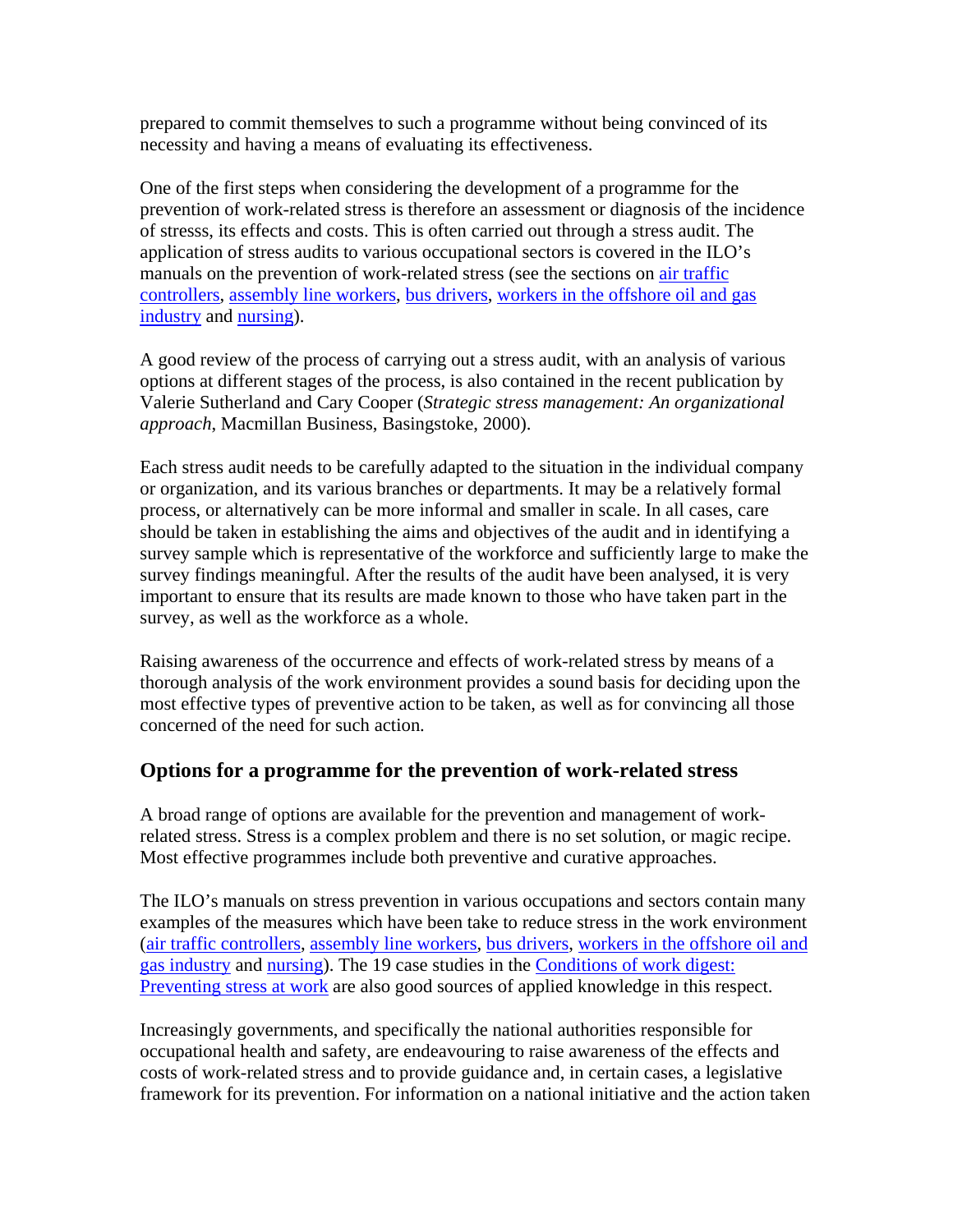at the level of the European Union, go to  $\triangle$  national consultation initiative: The case of [the United Kingdom](http://www.ilo.org/public/english/protection/safework/stress/prevpgm.htm#ukconsi) and [Guidance on work-related stress in the European Union.](http://www.ilo.org/public/english/protection/safework/stress/prevpgm.htm#euguida)

#### **Developing a manual on the prevention of work-related stress**

One effective tool for drawing attention to the subject and promoting action to prevent work-related stress is the development of a manual on stress prevention adapted to a specific sector, occupation or organization. A manual can be a useful advocacy tool for persons interested in improving health, safety and performance at work. It is also an enabling tool which can help all those concerned understand, analyse and combat stress at the workplace.

For guidance on the development of such manuals, go to the Introduction to the [preparation of manuals on occupational stress.](http://www.ilo.org/public/english/protection/safework/stress/prepman.htm)

# **A national consultation initiative: The case of the United Kingdom**

The differences of views on how to deal with work-related stress, as well as the development of a broad consensus on the serious nature of stress and the need to focus on its prevention, have been highlighted recently in a national consultation initiative by the Health and Safety Commission (HSC) in the United Kingdom.

As part of a more extensive initiative launched in the Governments's 1998 Green Paper *Our healthier nation - A contract for health* and the 1999 White Paper *Saving lives: Our healthier nation*, HSC published a discussion document in 1999 entitled *Managing stress at work* (available on the Health and Safety Executive website at http://www.open.gov.uk/hse/condocs). The purpose of the document was "to encourage a debate about to what extent stress at work should be regulated under the Health and Safety at Work etc. Act 1974."

In its explanation of the need for a national consultation, HSC stated that, while stress had become a major concern for employees, employers and the public at large in recent years, "it is apparent that different people hold very different views about stress. While some think that it needs to be tackled at a societal level (perhaps by the Government), others disagree and say that it all boils down to how individuals cope with the demands life places on us all. We have concluded that this issue is so wide-ranging that we need to seek the views of a much wider audience before deciding what we should do." More specifically, the question was raised as to whether HSC should issue an Approved Code of Practice about stress under the Health and Safety at Work etc. Act 1974.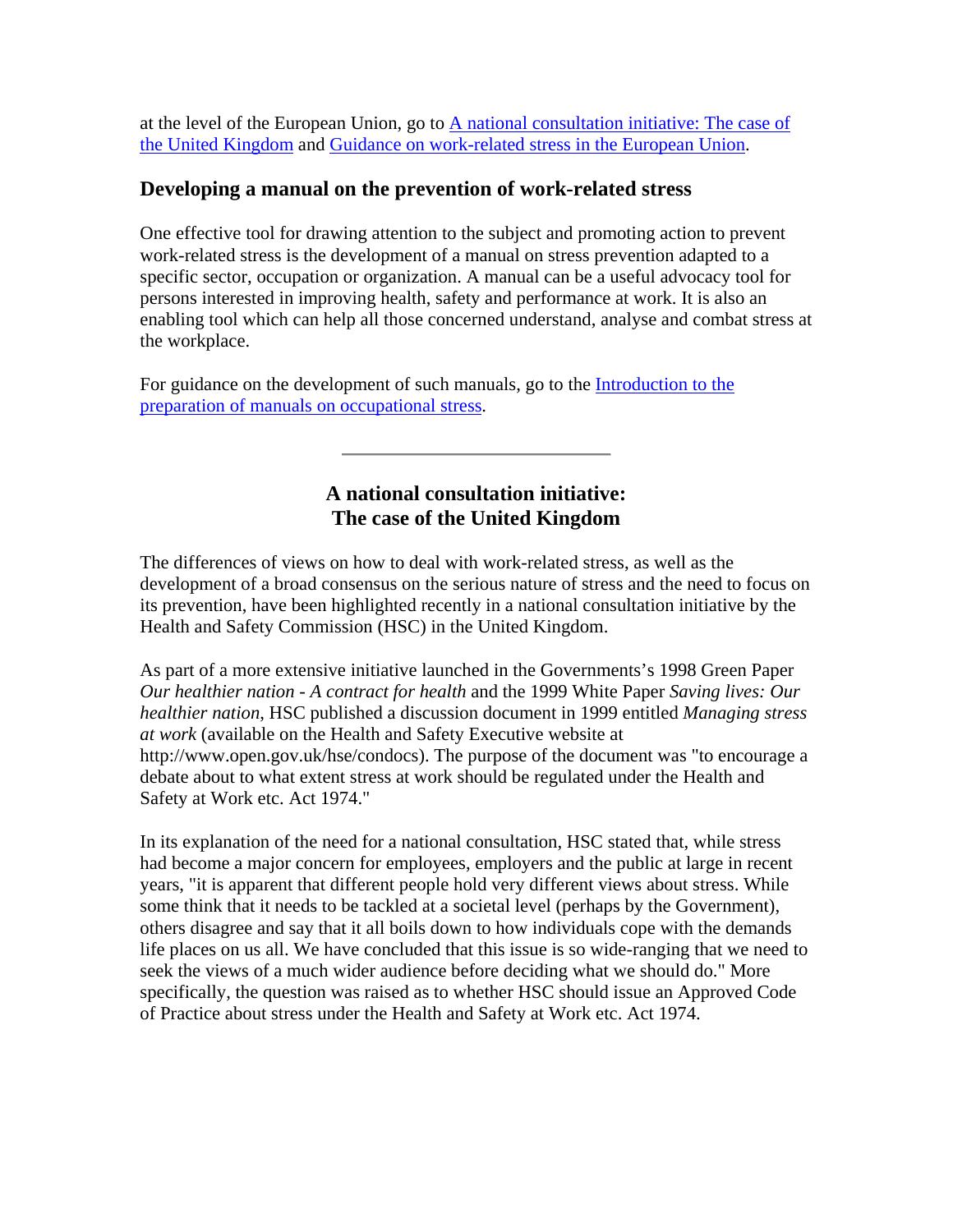#### **The public response**

The respondents to the discussion document, who included employers and their organizations, trade unions, government departments and individuals, overwhelmingly agreed that more needed to be done to tackle stress. They gave as their main reasons the views that stress can lead to illness and the costs to business in terms of staff turnover, lost productivity, cickness absence and ill-health retirement, as well as ethical and legal issues. The great majority of respondents also agreed that stress at work is a health, safety and welfare issue.

There was less consensus on the action that should be taken on stress. A lot of support was expressed for the HSE's proposed campaign to educate employers that stress can be caused by work and can make people ill, and to inform employers about the action they can take at an organizational level to prevent it. About two-thirds of respondents, including almost equal proportions of employers and employees, supported the idea of an Approved Code of Practice. Moreover, the partnership approach to the proposed action was warmly welcomed.

#### **HSC's conclusions**

In a press release dated 15 June 2000, HSC announced its conclusions, based on the responses to the discussion document and the results of the Health and Safety Executive's (HSE) research programme. Its main conclusions are that:

- work-related stress is a serious problem;
- work-related stress is a health and safety issue; and
- it can be tackled in part through the application of health and safety legislation.

However, HSC also explained that it did not consider that there currently exist any clear, agreed standards of management practice against which an employer's performance in managing a range of stressors, such as the way work is structured, could be measured. Without such standards, it believes that an Approved Code of Practice on stress, which it categorizes as a "sort of health and safety *highway code*", would be unenforceable. It has therefore requested HSE to develop standards of management practice for controlling work-related stressors.

At the same time, HSC announced that it would be pursuing a wide-ranging strategy to tackle work-related stressors as part of the Occupational Health Strategy for Great Britain, based on the following key elements:

a. to work with partners to develop clear, agreed standards of good management practice for a range of stressors;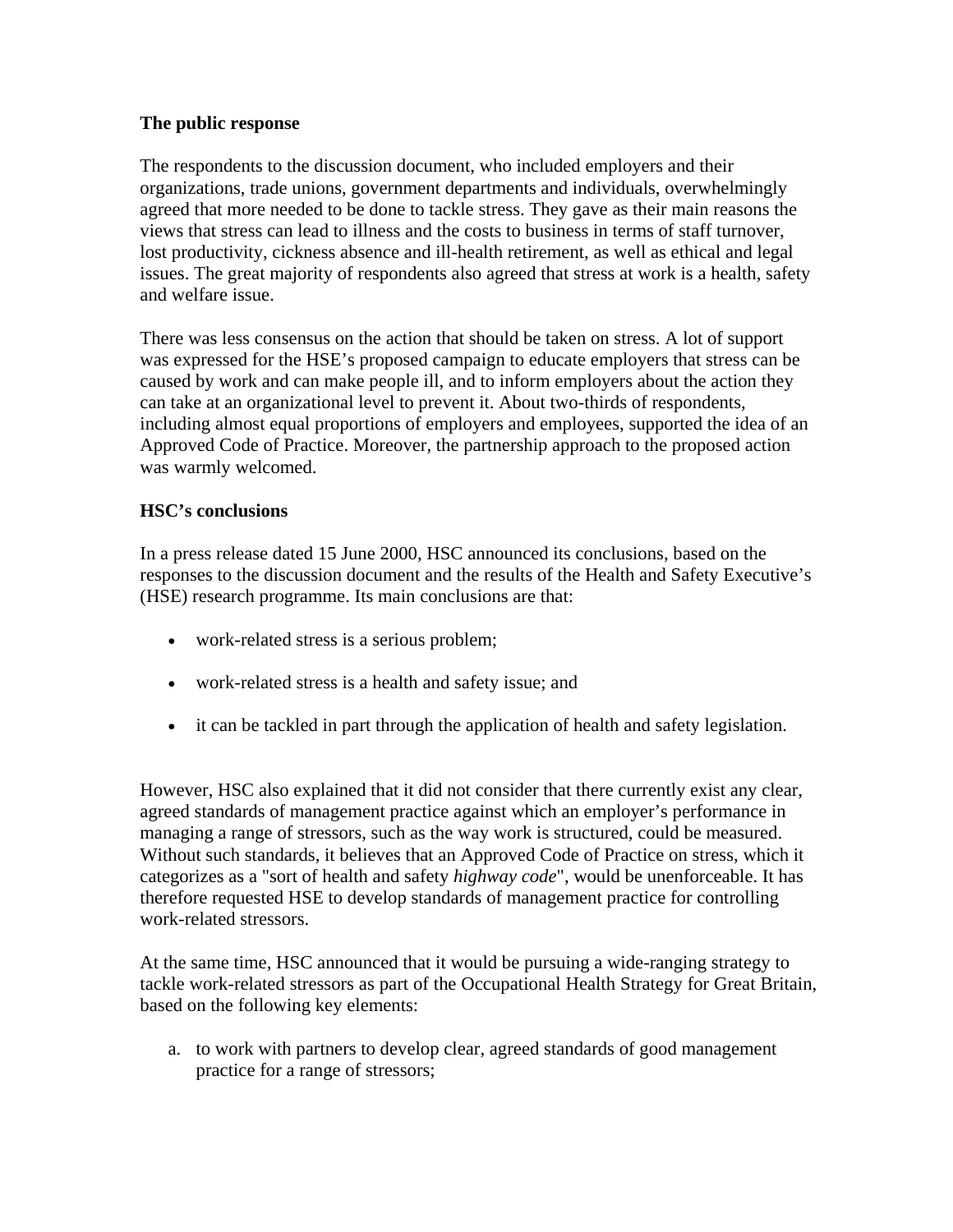- b. to better equip HSE inspectors and local authority officers to be able to handle the issue in their routine work, for instance by providing information on good practice and advice on risk assessment and consultation in the light of the above work;
- c. to facilitate a comprehensive approach by starting a project (...) that will seek to involve others actively in developing a more comprehensive approach to managing stress; and
- d. HSE will launch a publicity push to help educate employers. To underpin this HSE will also develop additional detailed guidance, drawing on the findings from HSE's research and adopting a particular focus on risk assessment.

# **Guidance on work-related stress in the European Union**

The European Union's Directorate-General for Employment and Social Affairs has recently published guidance on work-related stress (*Guidance on work-related stress: Spice of life - or kiss of death?* available in the various languages through the website http://europa.eu.int), which was prepared by Professor Lennart Levi.

The guidance provided is of a non-binding nature, but should be seen in the light of Framework Directive 89/391/EEC, which states that "employers have a duty to ensure the safety and health of workers in every aspect related to work". It takes into account the views and recommendations contained in the *Report on work-related stress* published in 1997 by the European Commission's tripartite Advisory Committee for Safety, Hygiene and Health Protection at Work and its Ad Hoc Group on Work-Related Stress.

The guidance focuses on the primary prevention of work-related stress and ill-health, rather than on its treatment. Taking its inspiration from Article 152 of the Treaty of Amsterdam, which states that "a high level of human health protection shall be ensured in the definition and implementation of all Community policies and activities", and the Commission's 1997 Green Paper on the scope for improving employment and competitiveness through a better organization of work, it emphasizes the need to mainstream stress prevention into organizational development.

Using examples, particularly from Belgium, Norway and Sweden, it reviews the options for action at the various levels. It advocates a multifaceted approach to stress prevention at work and the achievement of the objective of healthy workers in healthy companies. It describes a down-to-earth, low-cost approach to stress prevention, known as *internal control*, which is based on diagnostic measures and primary, secondary and tertiary prevention approaches targeting both individuals and the organization. Internal control basically means learning from experience in a systematic step-by-step manner and introducing a *self-correcting loop* into the worker-work system.